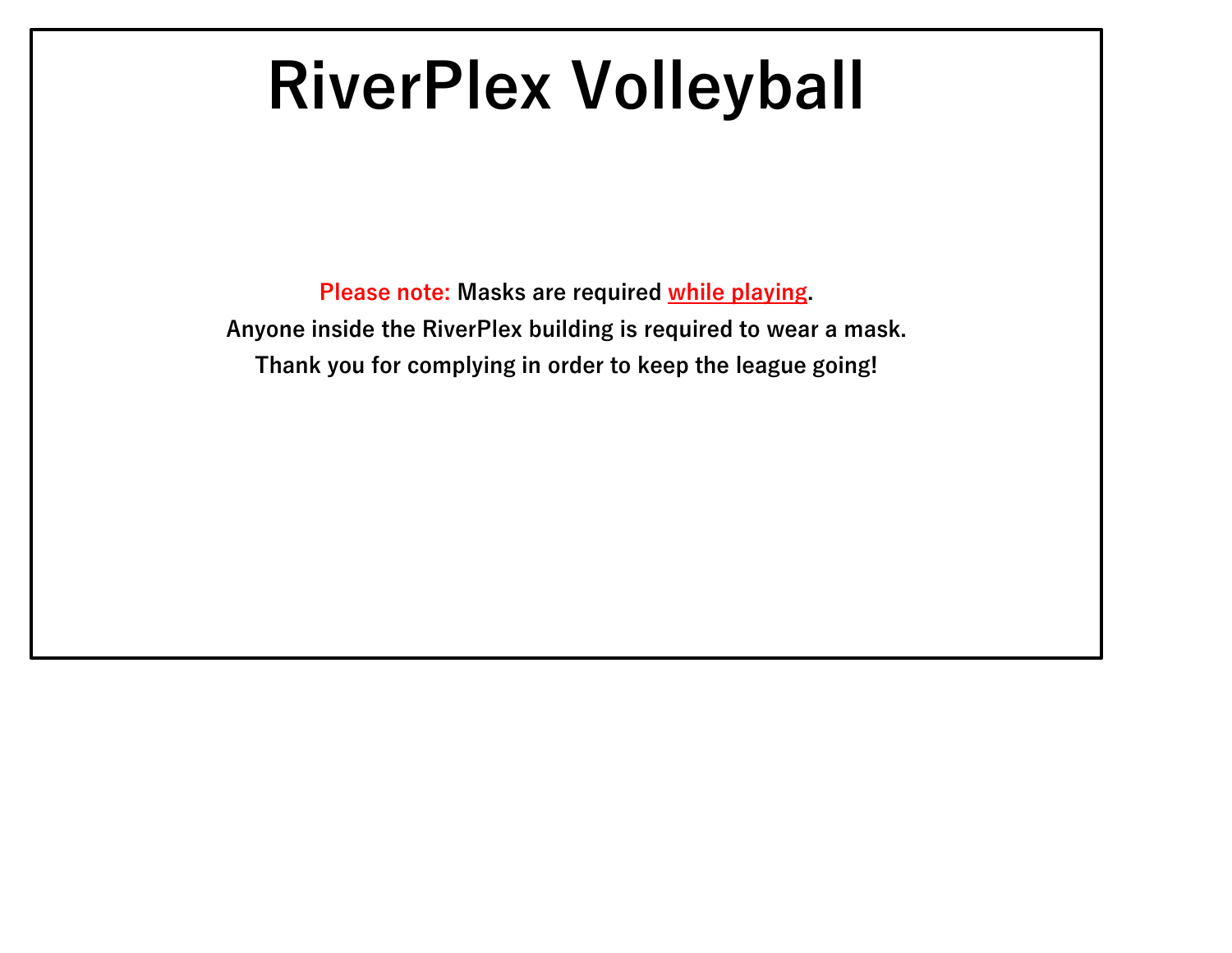## **2020 RiverPlex Volleyball Sunday Women's Volleyball**



### **Group: Quarantine Queens Group: Quarantinis**

- 
- 
- 
- 
- 
- 
- 

- 1 Lisa, Sarah, Kelly, Amber **A** Chelsey, Kristen, Kelsey, Sarah, Angie, Ashley
- **2** Shelby, Brooke, Anna, Beth **B** Andrea, Rachel, Carrie, Kayte, Ashley, Corey
- **3** Tenley, Alley, Jess, Sidney **C** Melissa, Dana, Kate, Brin, Lauren, Laura
- **4** Cara, Arielle, Liz, Tao **D** Cassie, Allison, Jerika, Faith, Alexis, Kelli
- **5** Abbey, Alyson, Alicia, Kate **E** Jennifer, Jennie, Temple, Lisa, Leslie, Courtney
- **6** Amanda, Melena, Callie, Morgan **F** Jen, Jessica, Jennifer, Tracey, Tiffanie
- **7** Kara, Jen, Alicia, Katie **G** Kris, Amy, Victoria, Aubrey, Jessica, Elyse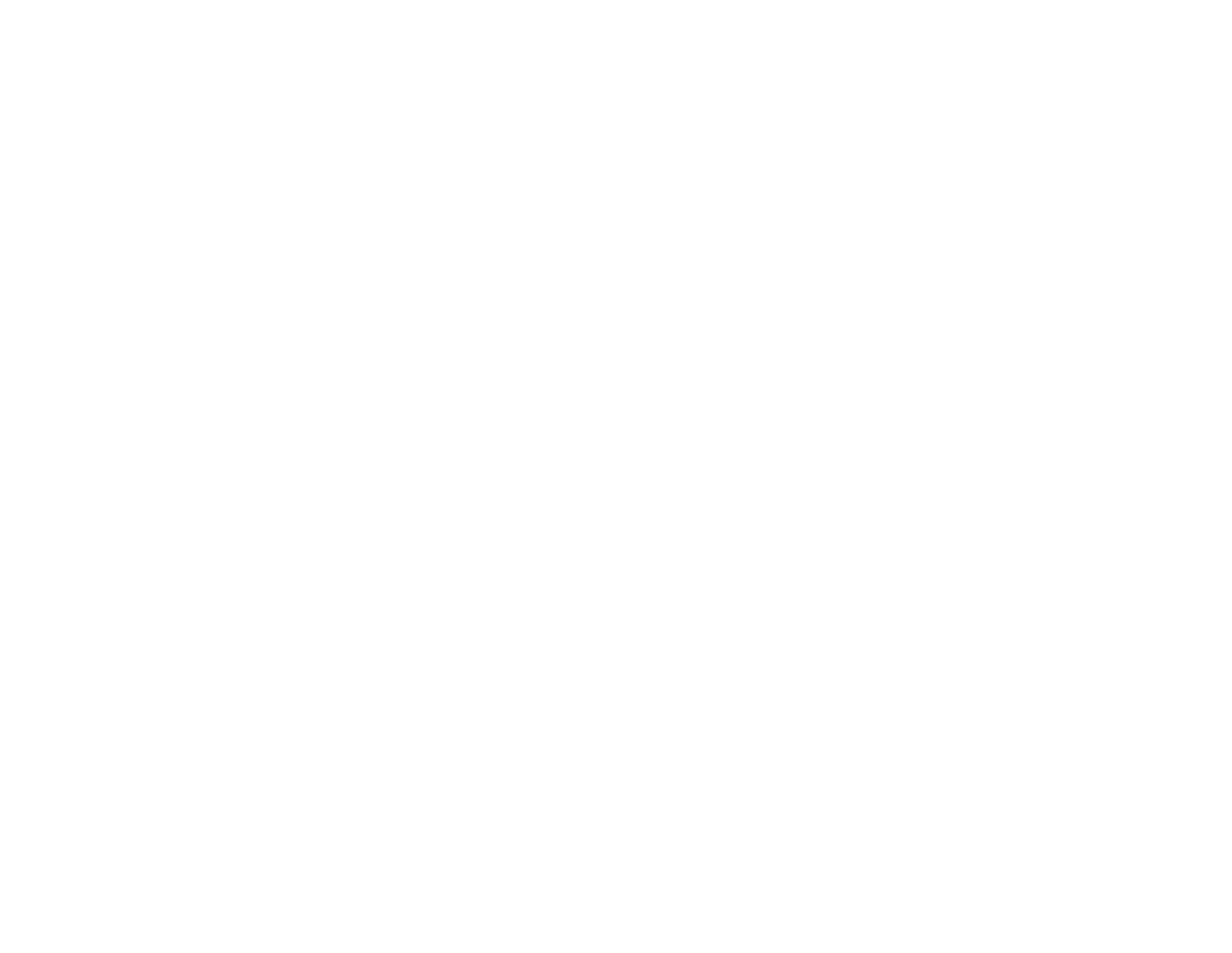## **2020 RiverPlex Volleyball Sunday Women's Volleyball**

### **Quarantine Queens Nerd Immunity**

| Shelby, Brooke, Anna, Beth     | 17 |
|--------------------------------|----|
| Lisa, Sarah, Kelly, Kylie      | 16 |
| Cara, Arielle, Liz, Tao        | 11 |
| Kara, Jen, Alicia, Katie       | 6  |
| Abbey, Alyson, Alicia, Kate    | 7  |
| Amanda, Melena, Callie, Morgan | 6  |
| Tenley, Alley, Jess, Sidney    | O  |

| Shelby, Brooke, Anna, Beth     | 17 |                | Chelsey, Kristen, Kelsey, Sarah, Angie, Ashley   | 18 | 0  |
|--------------------------------|----|----------------|--------------------------------------------------|----|----|
| Lisa, Sarah, Kelly, Kylie      | 16 | $\overline{2}$ | Melissa, Dana, Kate, Brin, Lauren, Laura         | 12 | 6  |
| Cara, Arielle, Liz, Tao        | 11 | 10             | Andrea, Rachel, Carrie, Kayte, Ashley, Corey     | 8  | 10 |
| Kara, Jen, Alicia, Katie       | 6  | 9              | Jen, Jessica, Jennifer, Tracey, Tiffanie         | 8  | 10 |
| Abbey, Alyson, Alicia, Kate    |    | 11             | Jennifer, Jennie, Temple, Lisa, Leslie, Courtney | 6  | 12 |
| Amanda, Melena, Callie, Morgan | 6  | <b>12</b>      | Kris, Amy, Victoria, Aubrey, Jessica, Elyse      | 6  | 12 |
| Tenley, Alley, Jess, Sidney    | 0  | 18             | Cassie, Allison, Jerika, Faith, Alexis, Kelli    |    | 13 |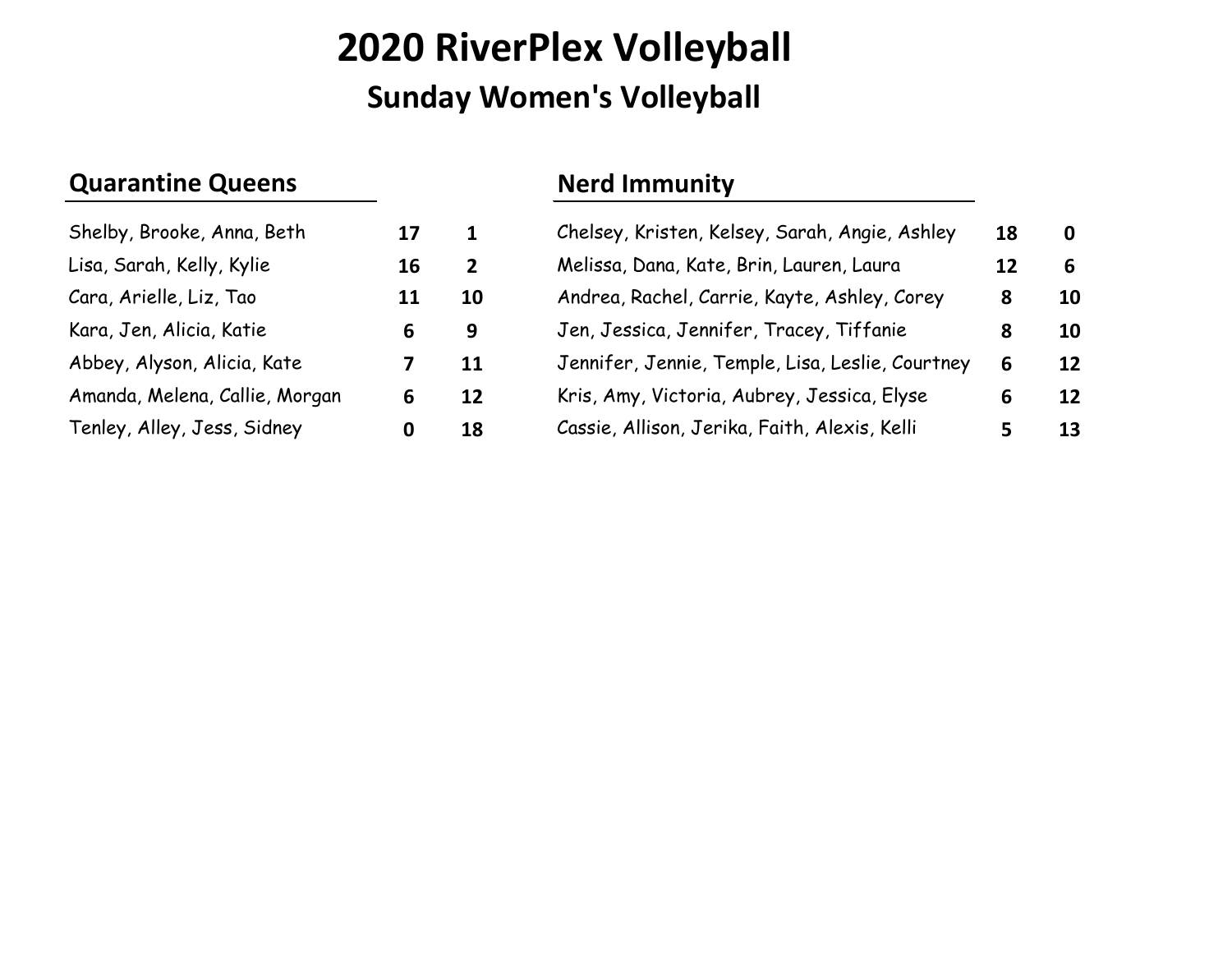## **2020 RiverPlex Volleyball Tuesday Coed Volleyball**















## **Group: Flu Fighters**

- 
- 
- 
- 
- 

## **Group: Social Defense 6** Nancy, Jay, Jordan, Jake, Bri, Paul

- 
- 
- 
- **14** John, Di, Clay, Mickala
- **15** Diane, Grace, Dean, Devin

## **A** Emily, Kylie, Ryan, Ryan **Group: Nerd Immunity**

- 1 Shelley, Joe, Tavis, Phil, Jessica, Jeff
- **C** Jeris, Hannah, Tyler, Abby **2** Matt, Aubrey, Austin, Brooke, Rebecca, Todd
- **D** Shelby, Jordon, Brooke, Tommy **3** Megan, Marcus, Cody, Ryan, Adam, Derrick
- **E** Anna, Nic, Bethany, Dylan **4** Chrissy, Jen, Adam, Adrienne, Brad, Chris
	- **5** Jeremiah, Alicia, Caleb, Ave, Austin, Austin
	-
	- 7 Tanner, Brooke, Nick, Blake, Selena, Anna
- **12** Blake, Leslie, Elif, Shom **8** Kearstyn, Brooke, Megan, Jesse, Allison, Miriam
- **13** Katie, Kristin, Mike, Jake **9** Giovanni, Cesar, Bethany, David, Lauren, Angel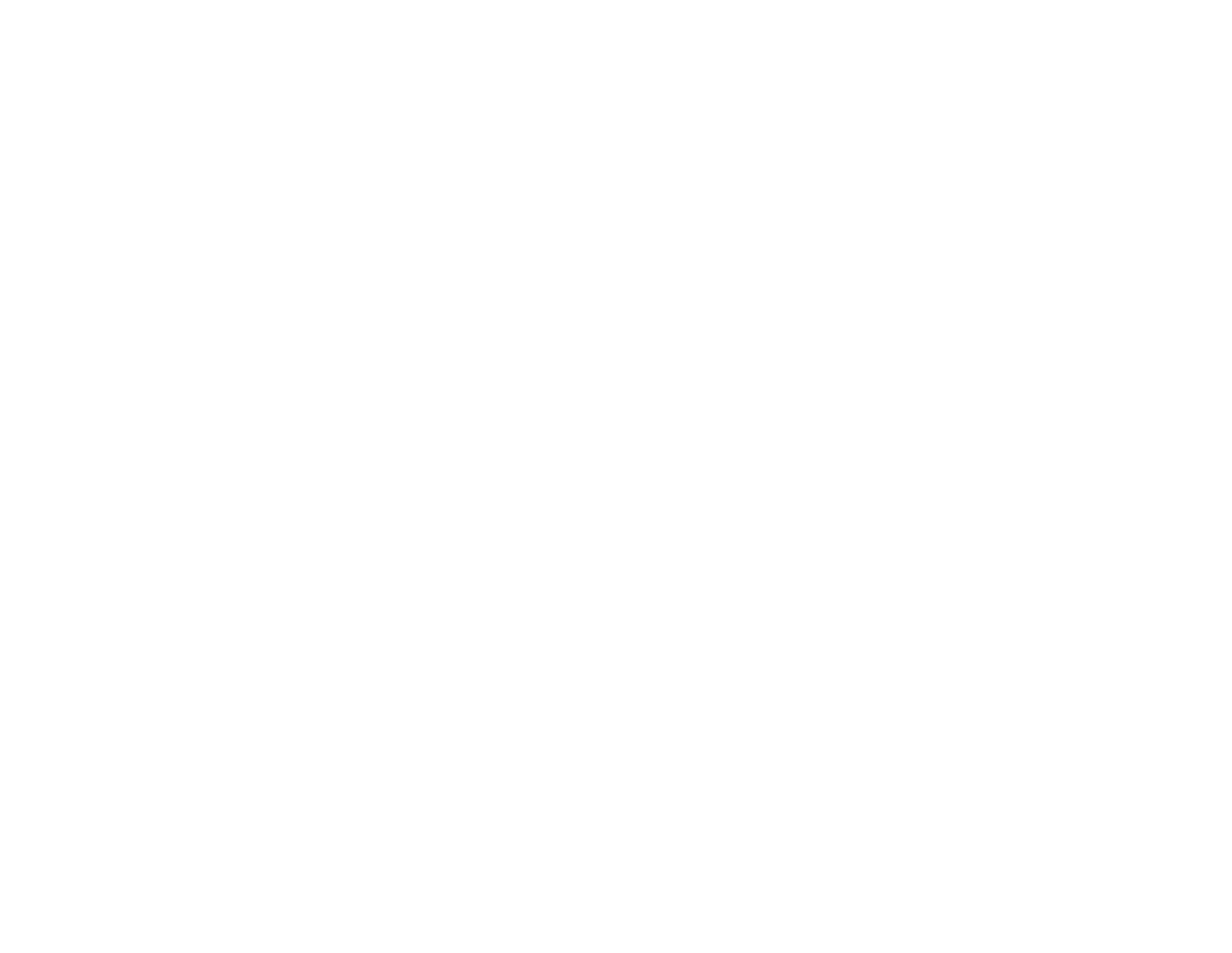## **2020 RiverPlex Volleyball Tuesday Coed Volleyball**

| 11 |
|----|
| 10 |
| 10 |
| 8  |
| 3  |
|    |

### **Group: Social Defense**

| Diane, Grace, Dean, Devin  | 19           |    |
|----------------------------|--------------|----|
| Jason, Nate, Alisha, Angie | 16           | 8  |
| Katie, Kristin, Mike, Jake | 16           | 8. |
| John, Di, Clay, Mickala    | 7            | 17 |
| Blake, Leslie, Elif, Shom  | $\mathbf{z}$ | 22 |

### **Group: Flu Fighters Group: Nerd Immunity**

| Shelby, Jordon, Brooke, Tommy | 11 |    | Tanner, Brooke, Nick, Blake, Selena, Anna       | 14 | 1            |
|-------------------------------|----|----|-------------------------------------------------|----|--------------|
| Emily, Kylie, Ryan, Ryan      | 10 | 8  | Shelley, Joe, Tavis, Phil, Jessica, Jeff        | 12 | $\mathbf{3}$ |
| Johnny, Tyler, Lisa, Danielle | 10 | 8  | Matt, Aubrey, Austin, Brooke, Rebecca, Todd     | 12 | $\mathbf{3}$ |
| Anna, Nic, Bethany, Dylan     | 8  |    | Jeremiah, Alicia, Caleb, Ave, Austin, Austin    | 13 | 5            |
| Jeris, Hannah, Tyler, Abby    | 3  | 12 | Giovanni, Cesar, Bethany, David, Lauren, Angel  | 9  | 9            |
|                               |    |    | Megan, Marcus, Cody, Ryan, Adam, Derrick        | 6  | 12           |
|                               |    |    | Chrissy, Jen, Adam, Adrienne, Brad, Chris       | 5  | 13           |
|                               |    |    | Nancy, Jay, Jordan, Jake, Bri, Paul             | 4  | 11           |
|                               |    |    | Kearstyn, Brooke, Megan, Jesse, Allison, Miriam |    | 17           |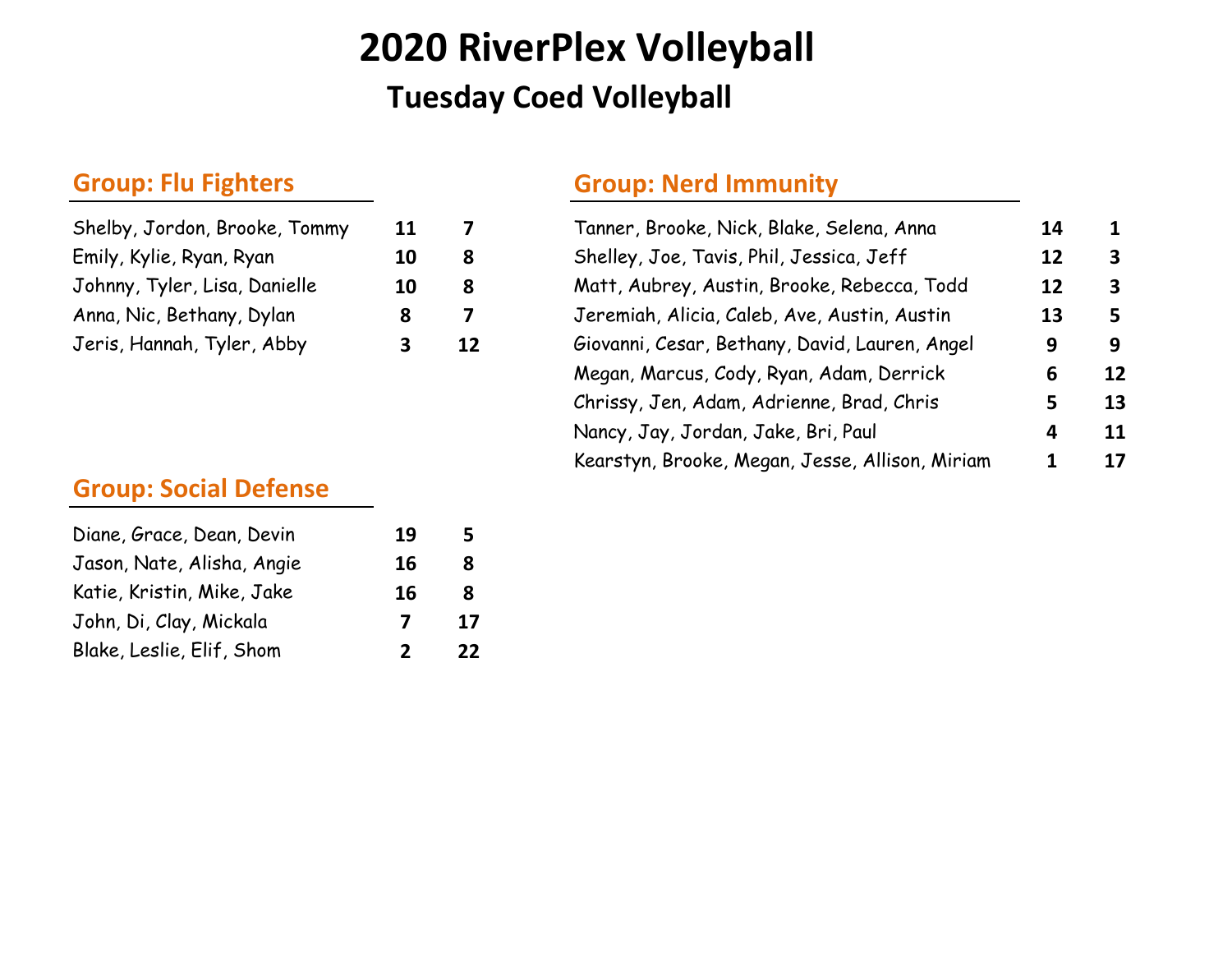**2020 RiverPlex Volleyball Wednesday Coed Volleyball**



- 
- 
- 
- 
- 
- 
- 

### **Group: Social Defense**

- **11** Johnny, Brittany, Victoria, Robert
- **12** John, Bella, Jasmine, Jason
- **13** Kara, Chris, Paul, Katie
- **14** Phil, Lauren, Megan, Jeff

### **Group: Flu Fighters Group: Nerd Immunity**

- **1** Shelby, Jordon, Brooke, Tommy **A** Tao, Corey, Andrea, Kyle, Chad, Joey
- **2** Lisa, Molly, Travis, Hayden **B** Shom, Brad, Paul, Adam, Cassie, Veronica
- **3** Tk, Ryan, Julie, Kelsey **C** Blake, Todd, Leslie, Brooke, James, Josh
- **4** Anna, Nic, Bethany, Tyler **D** Jessica, Jennifer, Michael, Tracey, Jordan, Jake<br>**5** Kylie, Jordan, Jordan, Emily **Camber, Kyle, Calego, Ryan, AJ, Andrew**
- **5** Kylie, Jordan, Jordan, Emily **E** Amber, Kyle, Caleb, Ryan, AJ, Andrew
- **6** Nic, Ben, Grace, Danielle **F** Karen, Tanner, Aubrey, Josiah, Matt, Todd
	- **6** Abbey, Patrick, Cody, Ashley, Anthony, Sam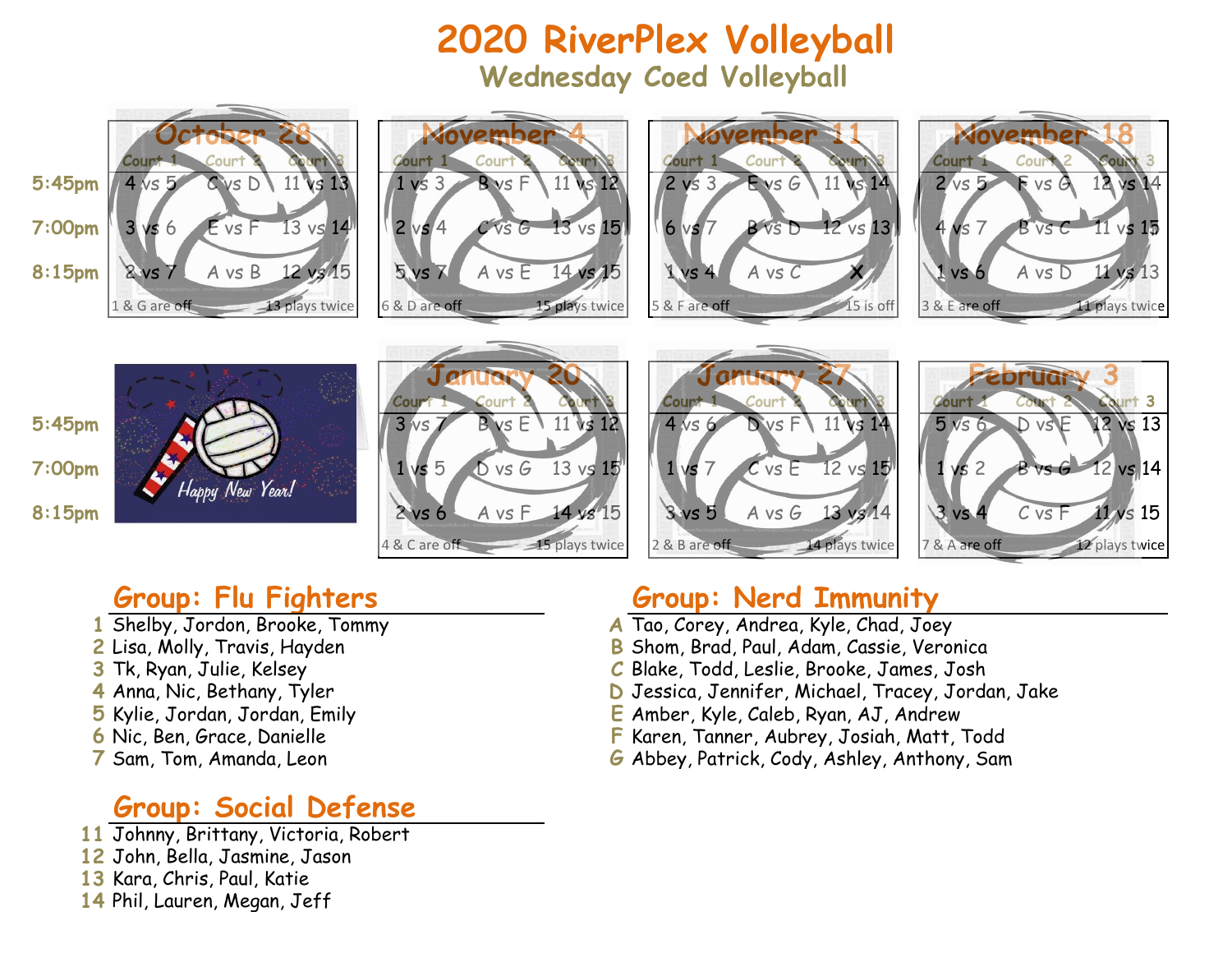Andrew, Isaiah, Violet, Lauren